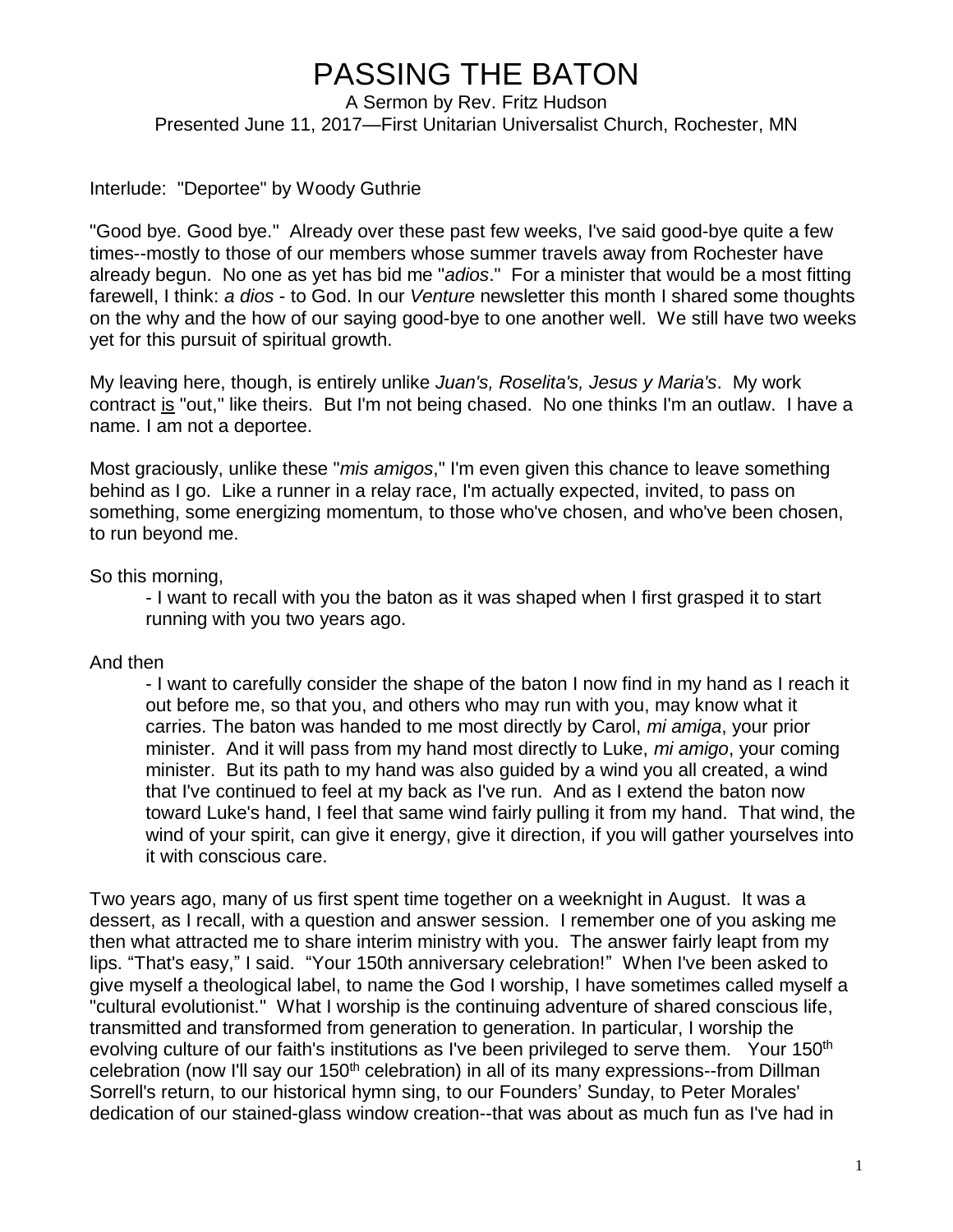any of my 40 years in ministry. Thank you. And, in finding and feeling and following our growth up from the seeds planted here by Rev. I.M. Westfall, in those first Universalist sermons preached hear in Rochester in the early 1860s, I now realize we re-connected ourselves last year, we grasped again, the baton as it was handed forward to us by that spiritual forebear, Henry David Thoreau. He died in Concord in 1862.

And that's because something else happened in the midst of all that retrospectic revelry. Do you remember? On the Sunday, November 22, 18 months ago, when most of us were having a ball singing such golden Universalist oldies as "Love for Sunday School" and "Touch Not the Cup," one of us just couldn't get in the spirit. I told you the story two Sundays later. One among us had come to our singing Sunday, in pain,

- seared by the plight of Belgians, locked in their houses, after the violent terrorist attack that ripped through the Brussels airport that week,

- scorched by the plight of Syrians seeking safe harbor from their country's war, waiting years in camps or dying in futile flight, while nations such as ours blustered and cowered in fear.

Through those eyes that Sunday, our church was debauching itself in nostalgic isolation, oblivious, callous, within our safe walls. When we talked in the week that followed, you asked, "Can we not do better, somehow, for someone beyond ourselves?"

My response was to lead us in worship asking the question: "Would You Harbor Me?" Drawing on the legacy of the UU Service Committee, which came to birth to aid refugees from Nazi Germany, that service initiated the formation of our Refugee Response Task Group. Elizabeth Katzmann and Cynthia Daube have served has its co-chairs. Amidst my ministry for connecting with our past, it was that service which really began the "ministry for now" that I had promised you when I came. It was the near turn in my tour of the track, in my leg of our race together.

The far turn came a year later. It came upon us with the election of a President for our country who had promised us even more restricted admission of people in pain as refugees, particularly people whose only "crime" was being born in an Islam-inspired nation. He promised us higher walls to prevent unpermitted economic immigration and more punitive enforcement of the laws that empower the President to deport immigrants already within our borders. My response was to lead us in worship asking whether our mission was now calling us to go "Beyond Welcoming." I invoked the spirit of Margaret Fuller, Thoreau's and Emerson's friend and partner, who once wrote to her Unitarian Boston Brahmin father:

Your reluctance to go 'among strangers' cannot be too soon overcome; (And) the way to overcome it, is not to remain at home, but to go among them and (to) resolve to deserve & obtain the love & esteem of those who have never before known you. With them you have a fair opportunity to begin the world anew. (Mark Harris. *Elite: Uncovering Classism in Unitarian Universalist History*. p.9)

I followed the lead of our Welcoming Committee co-chairs Patty Trnka and Paulette DeMers that morning, placing a "Safety Pin" inside the heart of my "Standing on the Side of Love" stole. I transferred that pin to my coat as I made my way through our community in the following weeks, to proclaim my commitment to protect the safety of those threatened by the spirit of these times--Muslims and Mexicans prominent among them.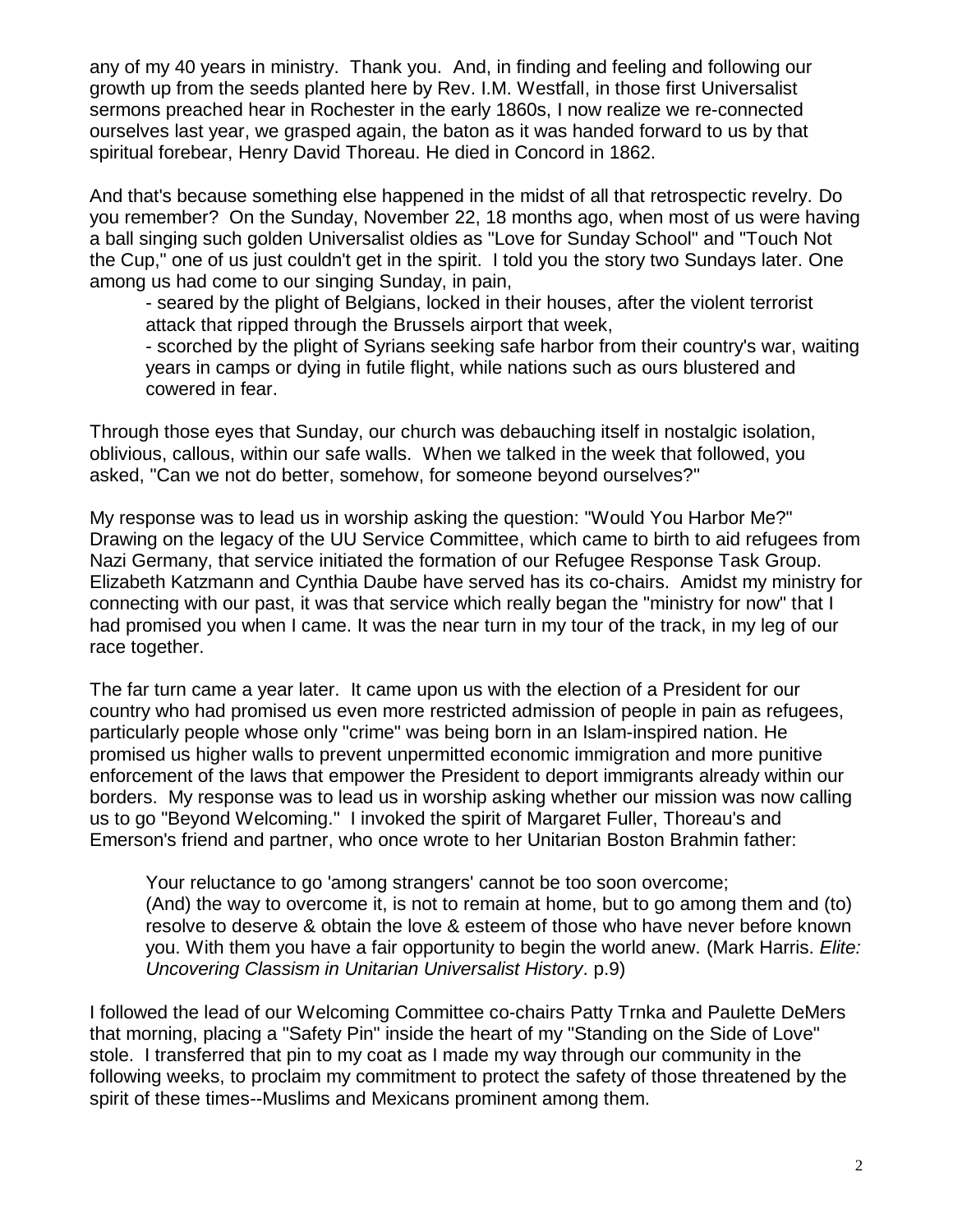The Welcoming Committee's lead helped energize several connections we've made with our Muslim neighbors in the months since. They've joined us for food, taught us to cook, and helped us worship in their spirit of *jihad*, of faithful struggle. We've joined discussions at their mosques, we've publically joined in the spirit of their Blessed Ramadan, and now we've been invited to join in their Iftar feast, in the breaking of their fast, next Saturday evening. 8:30 at the Mayo High School Cafeteria. I hope many of us will make our reservations, as requested, by this coming Wednesday.

And, at the same time, ignited by our Racial Justice Task Group, our move "Beyond Welcoming" has now engaged us in a careful, thorough consideration of whether to join the over 700 religious congregations across our land in declaring ourselves a Sanctuary for "deportable immigrants": for constructive participants in our nation's economy and community, threatened with deportation, whose only "crime" is unauthorized presence in our country.

Let me tell you, first of all, how privileged I feel simply to have been a participant in this careful process you created years ago to structure your consideration of such an important public commitment to act for justice. This was a piece of the baton handed me by those of you who shaped it with *mi amiga* Carol years ago. It is thorough, respectful, deliberate, and radically democratic. Like Moses on Mount Pisgah, I'm not permitted to pass with you into the land it promises, but I will be, from afar, a most appreciative witness and a celebrant of your vote- and the work with which you follow it--however you choose to shape it.

And second, let me tell you what I've learned in my work on the Task Group's Sanctuary Study Team, very much as just a player in the band, as our leader of both, Phil Wheeler, has allowed me to be this morning.

I've consulted with several clergy and lay leaders in the three declared Unitarian Universalist Sanctuary churches in our state: First Universalist of Minneapolis, Unity-Unitarian of St. Paul, and White Bear UU of Mahtomedi.

- I have learned from them that the monetary costs to the church of making some kind of temporary living quarters--as temporary perhaps as a few days, just long enough to get the immigrant sufficient legal support to find them a basis for continued authorized residence--those costs are minimal.
- I have learned from them that the legal risks to the church and its members of providing the sanctuary are known in theory; they are specified in statute and regulation, but they are very hard to assess in practice. What seems clear is that no church staff member, no church member, can be placed at risk who does not personally decide to take that risk.
- And I have learned from them that the spiritual rewards, the community cohesion generated in taking the leap of faith to enter into relationship with congregations of various faiths and with the immigrant communities themselves in this work--those rewards are enormous!

Here in Rochester, I have consulted with the clergy of Peace United Church of Christ. Their membership has already voted to put themselves on the path toward offering Sanctuary. I have consulted as well with the clergy of two large Lutheran churches and one large Methodist church. Those clergy are eager to lead their congregations into Sanctuary, but they sense in their memberships enough resistance that effective advocacy must be quiet and personal at this stage. I asked them, "Might your work be facilitated by energized Unitarian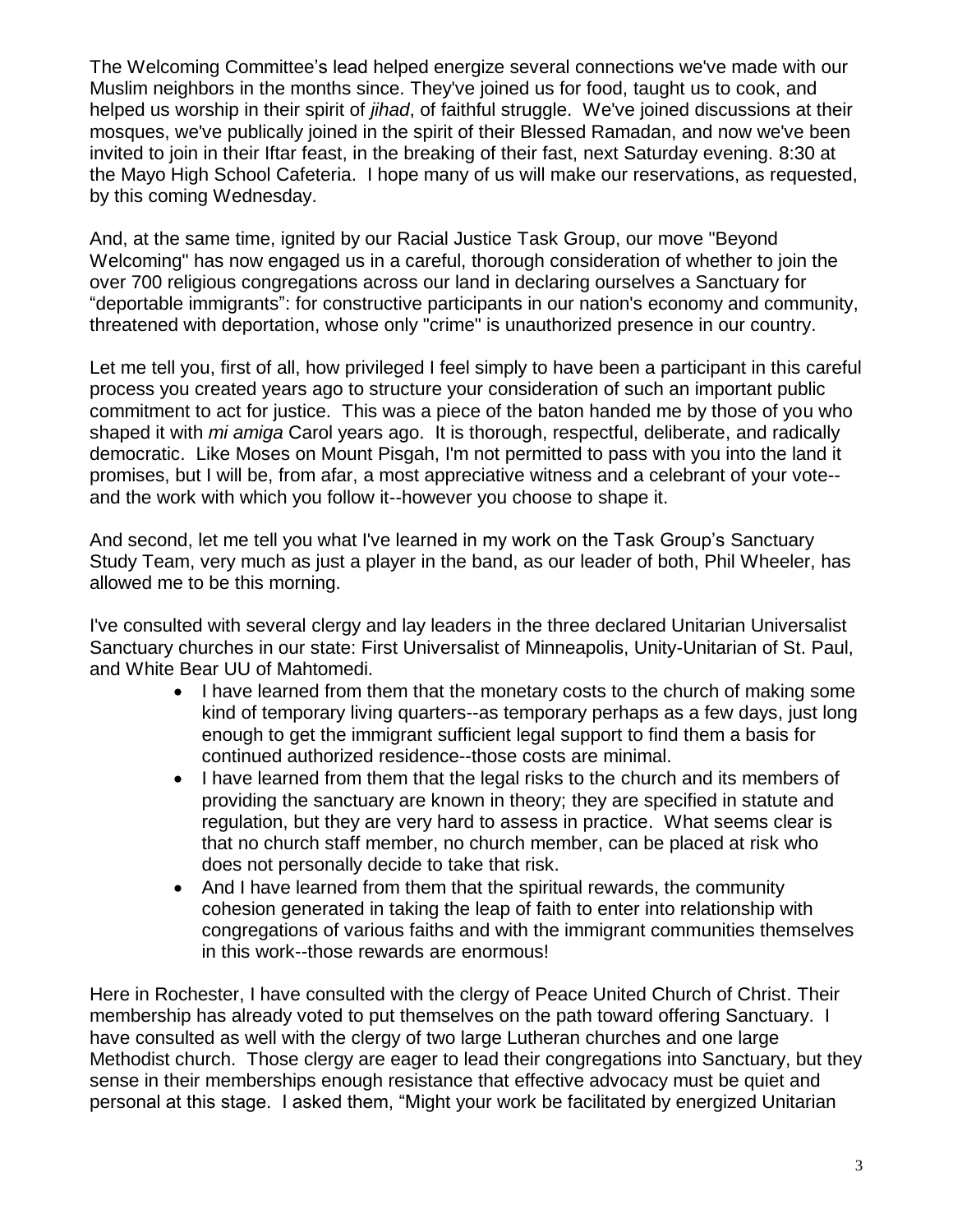Universalists talking with their good Lutheran or Methodist neighbors, telling them of our work here, urging them to get in on the joy of justice work with us?" The clergy said, "You bet!"

## Talk to your neighbors!

Finally I have consulted in depth with attorney Jean Binkovitz, who spoke so well at our forum three weeks ago. She has assured me of her continuing availability to us to help any immigrant we consider sheltering to get the legal support to maximize their opportunity to acquire the authorization to continue their residency in our country.

I am not neutral in this effort. My advocacy for immigrants began with my entry into ministry, as a newly returned Peace Corps volunteer, over 40 years ago. It led me through law school and eventually into volunteer practice as an immigration lawyer, as an expression of my ministry, in Nebraska. I count it a peak satisfaction of my professional life that 10 years ago I was able to accompany Mirna Vergara through the immigration court to win permanent residency so that her 10-year-old daughter Fabiola could continue to receive the special education support provided in her American school, support unheard of in the schools of her native Mexico.

What you call my retirement, I eagerly anticipate as my return to this work in Nebraska, as the core of my next professional investment. And beyond this professional service, I will work politically to change the laws that make this work so difficult and so necessary.

- I will work to vastly broaden the availability of work visas so that our economy is supported by dedicated and protected workers who energize its success and whose cross-fertilizing cultures give ours life itself.
- And I will work to guarantee immigrant workers in our country the right to legal support in determining their eligibility for these visas before they are subject to deportation by any president's whim.

But that is my future ministry. Only you, *con mi amigo* Luke, can choose your future ministry.

In the summer issue of our association's magazine the *UU World,* the cover art depicts Henry David Thoreau's cabin at Walden Pond. The article inside is entitled "The Original None: Thoreau at 200." "Nones," you know, are those who answer survey questions about their religious affiliation as "None." Close to 25% of our American population now describe themselves this way, and it's the fastest growing self-description being claimed. Thoreau is called a None because, though he was raised in Concord's Unitarian Church, he never joined it. We can claim him as our prophet only because we've picked up the baton he pushed toward us over the decades following his death. As the article says "respect for the interdependent web of existence, a free and responsible search for truth and meaning, justice in human relations, the right of conscience as a guide: Thoreau valued and specifically cited them all."

Most pointedly now though, I think, Thoreau's prophecy to us can be found in his revered essay *Civil Disobedience*. Henry started writing it the night in 1846 that he spent in the Concord Jail. He first presented it as a lecture in 1848. Mohandas Gandhi credited it as the guiding spirit for his Satyagraha (Not-Violent) movement for Indian independence. Martin Luther King credited it, through Gandhi, for his non-violent resistance movement for racial equality in our country. And now its spirit is again moving among us, very close to home.